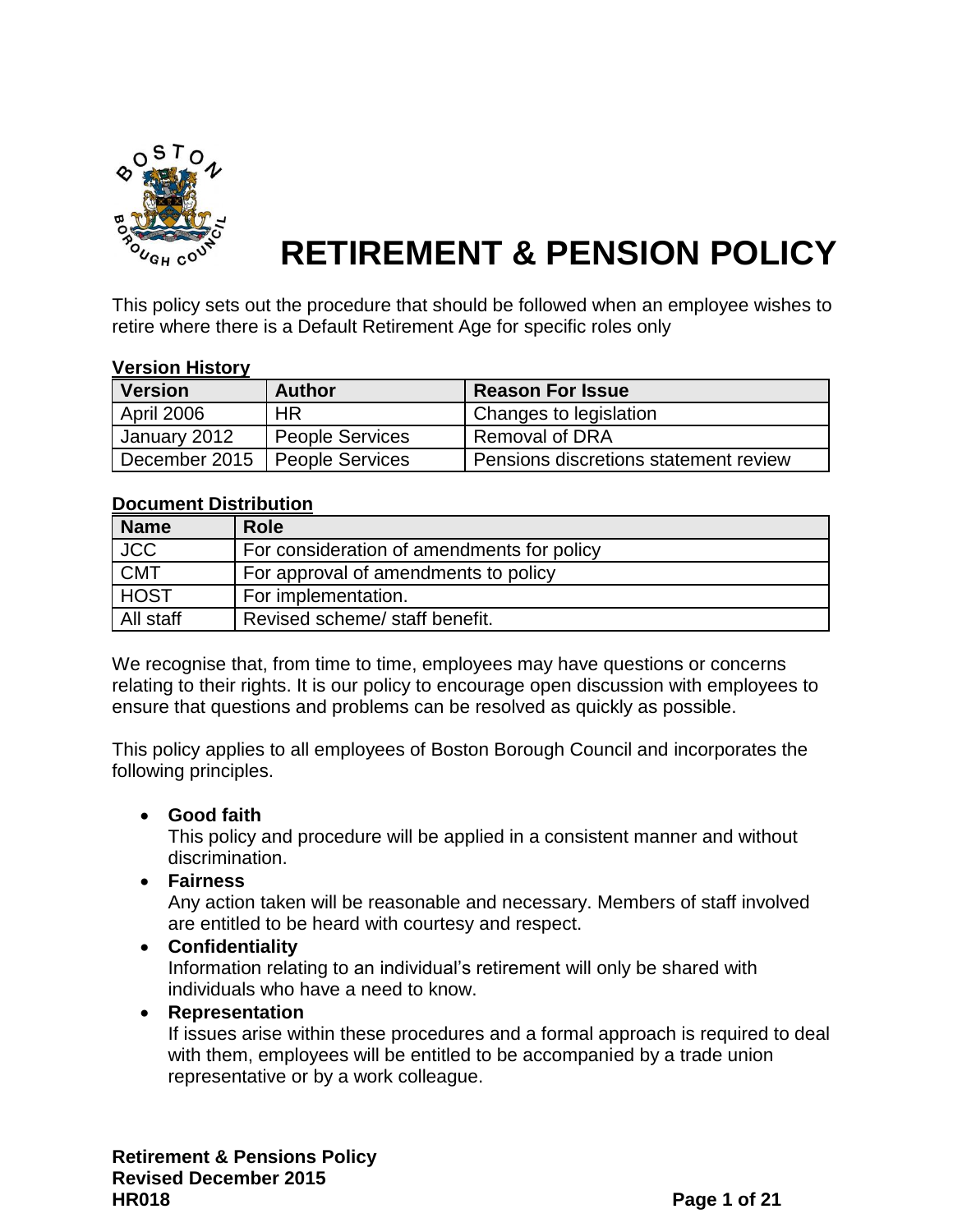# **Contents**

| Shared cost Additional Pension Contributions - Regulation 16 (2)(e) and 16 (4)(d) 5 |  |
|-------------------------------------------------------------------------------------|--|
|                                                                                     |  |
|                                                                                     |  |
| Forfeiture of pension rights after conviction for employment-related offences  5    |  |
|                                                                                     |  |
|                                                                                     |  |
|                                                                                     |  |
|                                                                                     |  |
| Rule of 85 and drawing your pension on or after age 55 and before age 607           |  |
|                                                                                     |  |
| Redundancy, business efficiency or mutual consent on grounds of business efficiency |  |
|                                                                                     |  |
|                                                                                     |  |
|                                                                                     |  |
|                                                                                     |  |
| Early Payment of Deferred Pensions for members who left before 1st April 2014 10    |  |
| Early Payment of Deferred Pensions for members who left before 1st April 2014 and   |  |
|                                                                                     |  |
|                                                                                     |  |
|                                                                                     |  |
|                                                                                     |  |
|                                                                                     |  |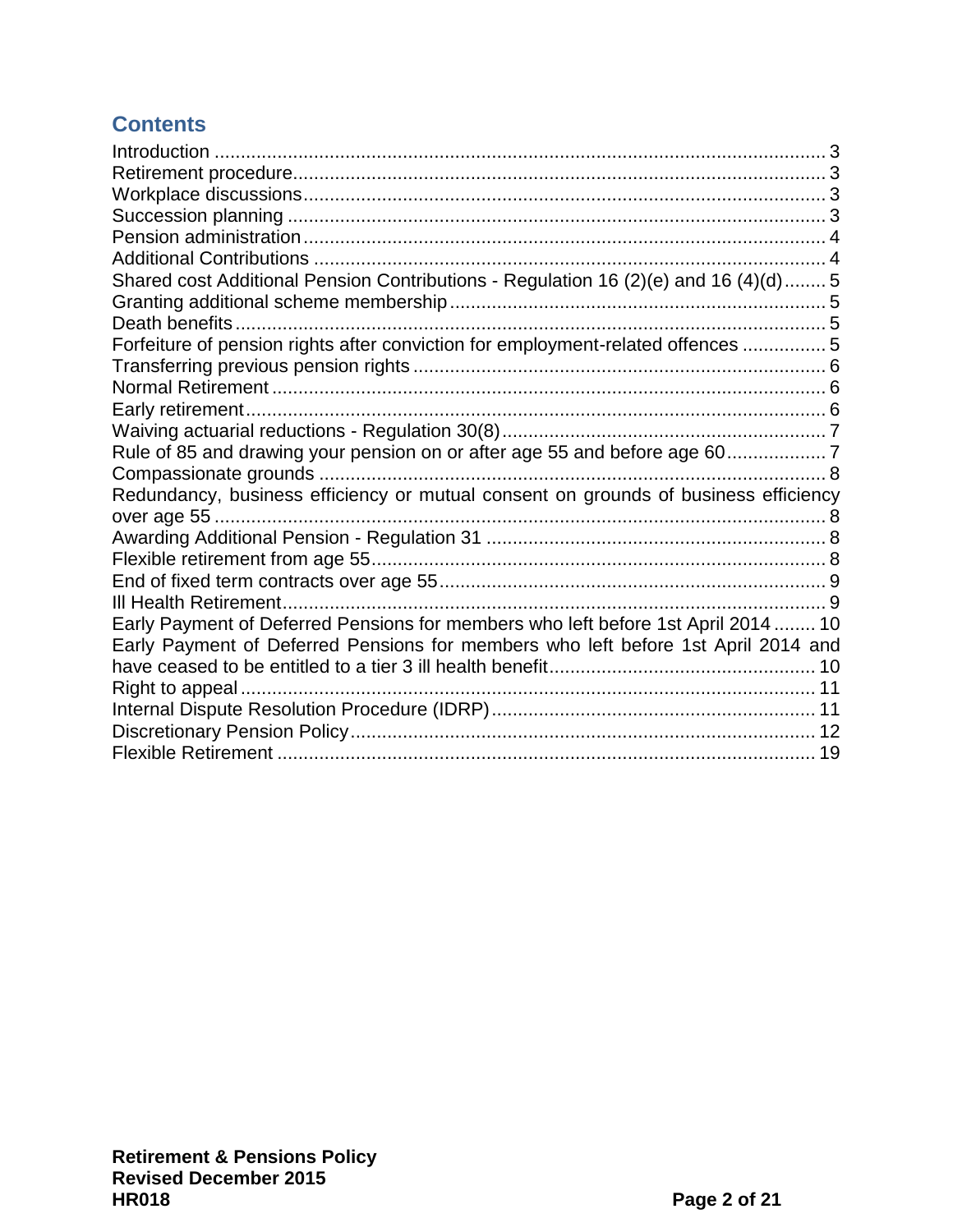#### <span id="page-2-0"></span>**Introduction**

This policy sets out the statutory rights and responsibilities of employees of Boston Borough Council who wish to retire.

The council does not operate a compulsory retirement age for its employees.

The council is committed to equal opportunities for all its employees and recognises the contributions of a diverse workforce, including the skills and experience of older employees. It believes that employees should, wherever possible, be permitted to continue working for as long as they wish to do so. The council operates a flexible retirement policy and employees may voluntarily retire at a time of their choosing.

#### <span id="page-2-1"></span>**Retirement procedure**

If an employee has decided that he/she wishes to retire, he/she should inform his/ her line manager in writing as far in advance as possible and, in any event, in accordance with his/her notice period as set out in his/her contract of employment. This will assist the council with its succession planning.

People Services will write to the employee acknowledging the employee's notice to retire.

A meeting will be arranged with the employee to discuss arrangements for retirement, including the intended retirement date, succession and handover plans, pension details and phased retirement, if applicable.

Employees should consider their pension provision and take independent financial advice before making any decision in relation to retirement.

# <span id="page-2-2"></span>**Workplace discussions**

Employees will be invited to regular workplace discussions with their line managers. These may take place on a monthly basis/ every three months/ once a year when performance appraisals are carried out. During those discussions, line managers may discuss employee performance, developmental or training needs along with the councils and employee's future plans and expectations in the short-, medium- and long-term. During those meetings, employees may discuss their future plans or proposals for retirement.

A discussion about possible retirement will not result in the council making any assumptions about the employee's commitment to the organisation. The council seeks to retain the best talent, including older employees. Workplace discussions are an informal opportunity for both the Council and employees to plan jointly for the future.

#### <span id="page-2-3"></span>**Succession planning**

An employee who is shortly to retire will often have considerable knowledge in relation to his/her role and responsibilities. The council may require the employee's assistance and cooperation for succession planning.

**Retirement & Pensions Policy Revised December 2015 HR018 Page 3 of 21**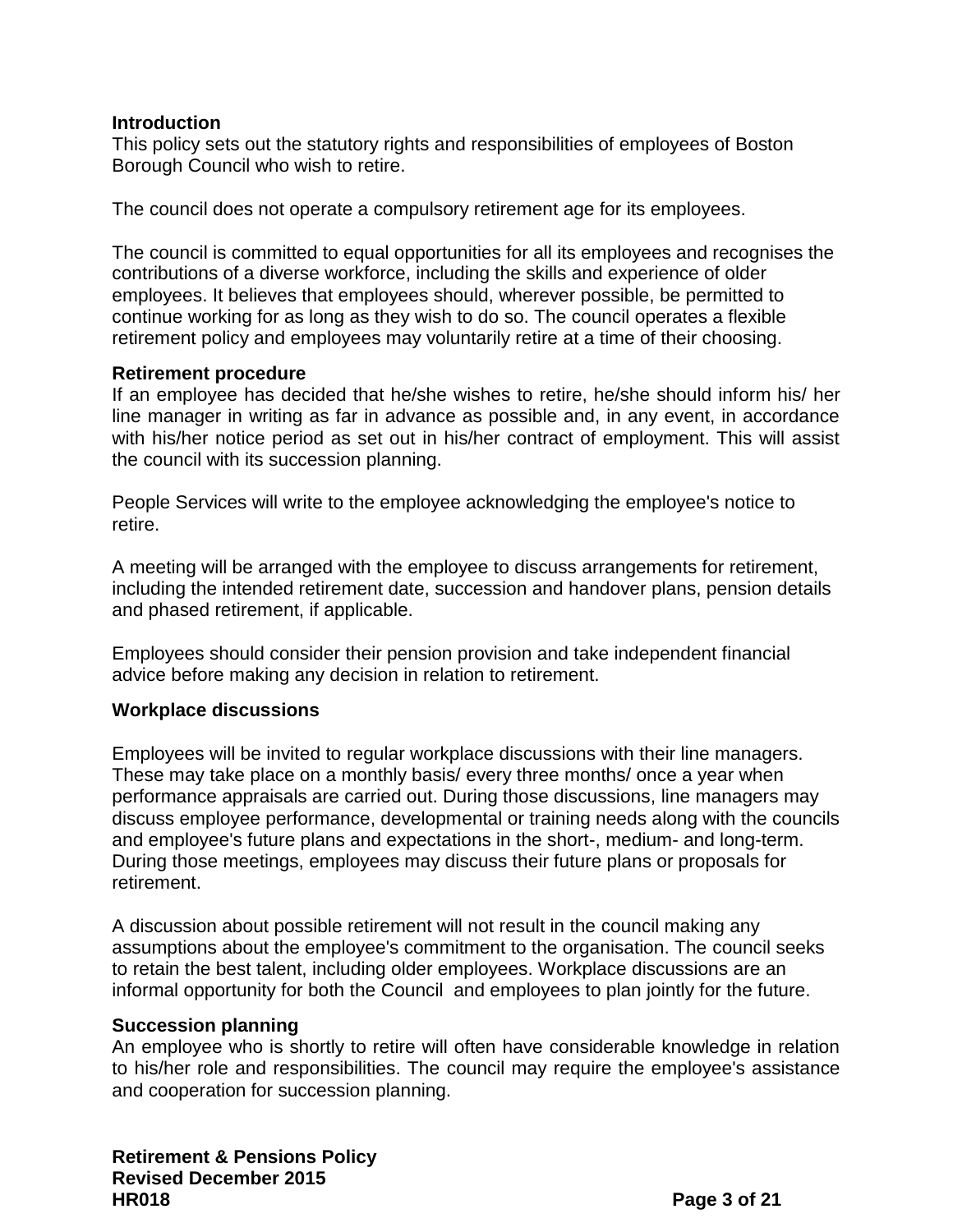Prior to retirement, employees should cooperate, if requested to do so, by providing full written details of the status of work projects and future steps; developing a job description, including key competencies and skills required for the role; ensuring a smooth handover of work; and assisting in training any successor.

#### <span id="page-3-0"></span>**Pension administration**

The council will administer membership for new starters, active members and leavers/ retirements in accordance with the Employer Administration guides provided by the pension administrators. Information for active, deferred or pensioner members is available from the pension administrator:

West Yorkshire Pension Fund PO Box 67 Bradford BD1 1UP

E-mail: [pensions@wypf.org.uk](mailto:pensions@wypf.org.uk) Phone: 01274 434999 Fax: 01274 723228 Textphone: 01274 724472

Contribution rates will be assessed and contributions made accordingly by People Services through payroll deductions (along with AVC/ APC's as applicable)

The council has exercised its discretion in respect of determination of contribution rates as set out in Appendix A.

Employees who work beyond their normal pension age who are members of the LGPS will remain entitled to the benefits of the scheme, in accordance with its rules. Further details are available from People Services or the Pension Scheme Administrator.

#### <span id="page-3-1"></span>**Additional Contributions**

If you want to make additional pension savings to increase your pension benefits through your LGPS pension, there are two tax-efficient ways to do this.

- *[Additional pension contributions \(APCs\)](http://www.wypf.org.uk/Member/Active/AboutYourPension/PayingExtra/APCs/APCs.aspx)* With APCs you buy extra pension in the LGPS. You pay extra contributions each month or buy them with a lump sum
- *[Additional voluntary contributions \(AVCs\)](http://www.wypf.org.uk/Member/Active/AboutYourPension/PayingExtra/AVCs/AVCs.aspx)* With AVCs you pay extra contributions into a LGPS AVC plan

Before you choose a way to pay extra you should consider taking advice from an independent financial adviser. The existing AVC facility available via the Prudential

**Retirement & Pensions Policy Revised December 2015 HR018 Page 4 of 21**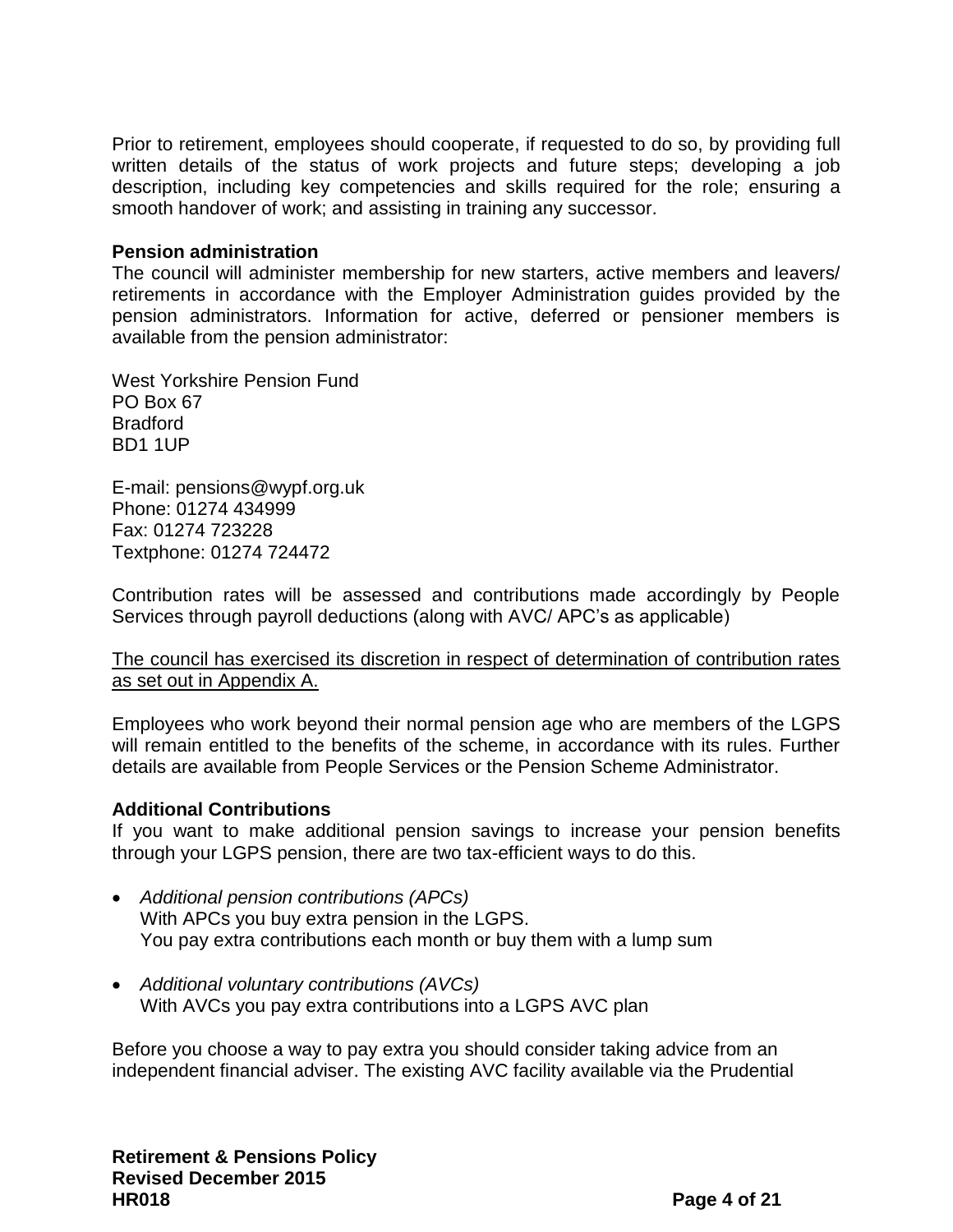Assurance Company where the employee is able to make such contributions, is unaffected by this decision.

# <span id="page-4-0"></span>**Shared cost Additional Pension Contributions - Regulation 16 (2)(e) and 16 (4)(d)**

The council does not consider contribution towards additional pension contributions to be an essential part of its employment strategy. However, the council will consider applications made under these specific provisions having regard to its pay policy and the particular circumstances surrounding each case.

It is likely that decisions will be made on the merits of each case having particular regard to factors such as:

the employer's ability to meet the cost of granting such a request; and/or the member's personal circumstances.

The council has exercised its discretion in respect of additional contributions as set out in Appendix A.

#### <span id="page-4-1"></span>**Granting additional scheme membership**

There is discretion to grant additional years of scheme membership to a new employee with six months of commencing employment under regulation 12 of the Local Government Pension Scheme (Benefits, Membership and Contributions) Regulations 2007. A members' total additional membership under this regulation (including additional membership in respect of different employments) must not exceed 10 years.

The council has exercised its discretion in respect the granting of additional years membership as set out in Appendix A.

#### <span id="page-4-2"></span>**Death benefits**

LGPS provides death benefits in the form of a death grant. If you die while you are still employed and paying into the scheme, a death grant is payable of at least three times your pay. However, the death grant may be affected if you have other pensions or deferred pensions in the LGPS.

Pensions are automatically paid for a surviving husband, wife or civil partner in the event of death provided the eligibility criteria are met and if you leave any eligible children on your death they may get a pension too.

#### <span id="page-4-3"></span>**Forfeiture of pension rights after conviction for employment-related offences**

If an employee (or a former employee) is convicted of a relevant offence, the council may apply to the Secretary of State who may issue a forfeiture certificate.

A relevant offence is an offence committed in connection with an employment in which the person convicted is a member, and because of which the member left the employment.

**Retirement & Pensions Policy Revised December 2015 HR018 Page 5 of 21**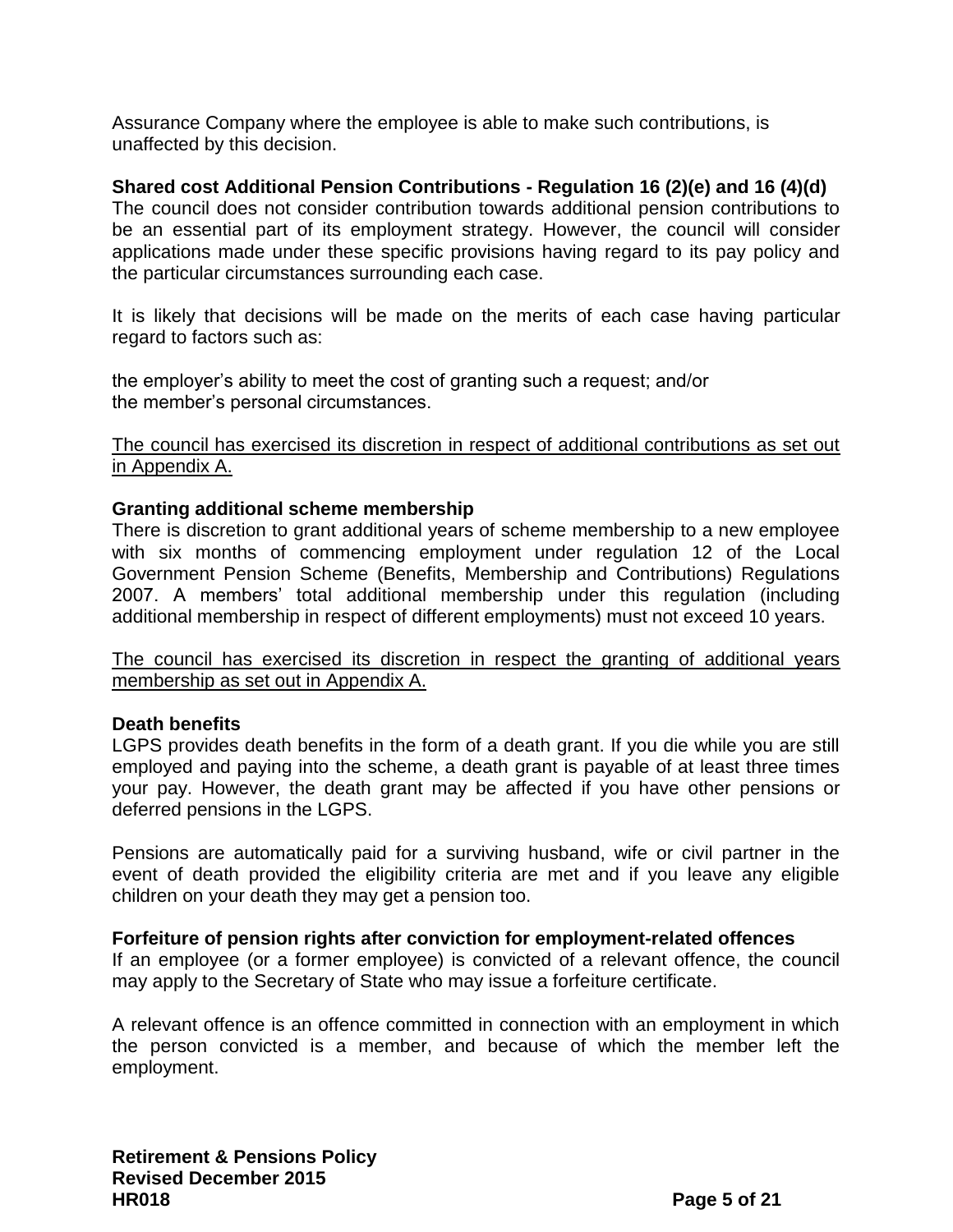# The council has exercised its discretion in respect of forfeiture as set out in Appendix A.

# <span id="page-5-0"></span>**Transferring previous pension rights**

If you re-join the LGPS, you can normally transfer your previous LGPS pension rights to your new membership, enabling you to enjoy benefits based upon your entire membership and linked to your final pay in your new job.

They will not be transferred automatically. You have 12 months from re-joining the LGPS to opt to transfer your previous LGPS pension rights

The council has exercised its discretion in respect of timescales for transferring previous LGPS rights as set out in Appendix A.

#### <span id="page-5-1"></span>**Normal Retirement**

Employees who are members of the LGPS and have decided to retire on a specific date may request details of their pension entitlement via People Services. Normal pension age is the age you can retire and take the pension you have built up in full.

You can retire and take your pension any time between age 55 and 75. If you take your pension benefits before your normal pension age they will normally be reduced because you are getting them paid earlier. If you take your benefits later than your normal pension age your benefits will be enhanced because they are being paid later. Enhancement will be calculated in accordance with actuarial guidance from the Secretary of State.

#### <span id="page-5-2"></span>**Early retirement**

CMT will consider every request for early retirement by a member of staff or a report from management, which contains recommendations for early retirement or redundancy. Wherever possible, considerations will be made to other options than early retirement or redundancy, such as redeployment, job share and flexible working.

In all cases, the following factors will be taken into account:

- The effects on service delivery
- The wishes of the individual employee
- The financial cost to the Council
- The impact on the Pension Fund
- The opportunities that may arise as a result of the early retirement
- Pension Scheme Regulations

The cost of early retirement will normally be met from the service area budget.

Members of LGPS can retire from the age of 55 with immediate payment of benefits if they have at least two years' membership. Employees who wish to retire and draw pension benefits at or after age 55 but before the age of 60 may be allowed to do so under scheme rules, but this may be subject to a reduction of benefits. Employees who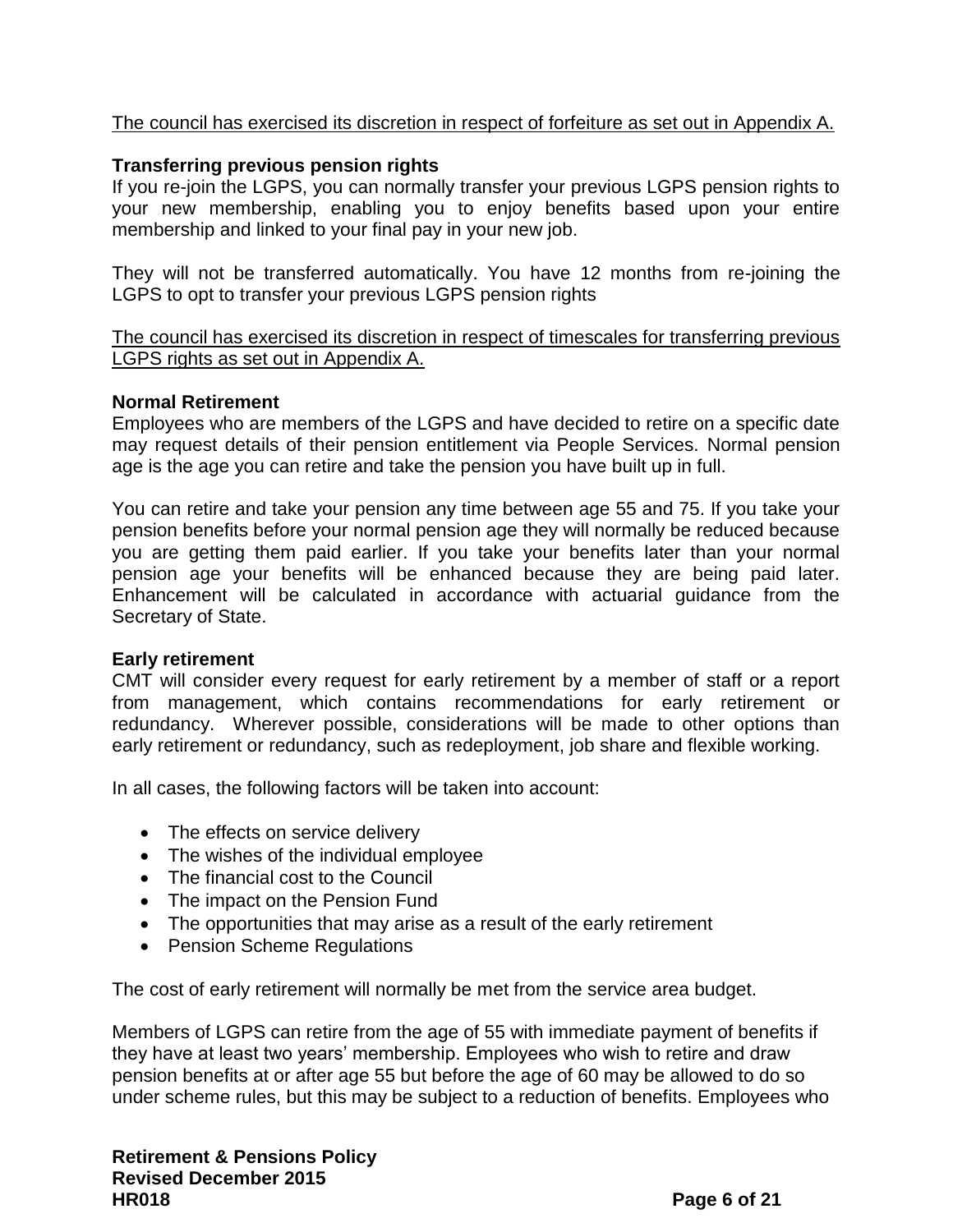are considering this option should contact People Services or the Pension Administrator for further information.

The council has exercised its discretion in respect of waiving actuarial reductions on benefits as set out in Appendix A.

# <span id="page-6-0"></span>**Waiving actuarial reductions - Regulation 30(8)**

The regulations allow the council to waive the actuarial reductions applied to members' benefits; unless 85 year rule protections exist, employers can waive:

- all of the reductions in respect of pre 1 April 2014 benefits but only on compassionate grounds (paragraph 2 of Schedule 2 of the LGPS Transitional Regulations 2014);
- all or some of the actuarial reduction in respect of post 1 April 2014 on any grounds.

Where 85 year rule protections exist and the member has full or tapered protection the employer can waive all of the reductions but only on compassionate grounds for the service up to the date the 85 year rule protection ends (31 March 2016 (full) or 31 March 2020 (tapered)).

The council will consider applications made under this Regulation having regard to the particular circumstances surrounding each case. Decisions will be made on the merits of each case having particular regard to:

- the council's ability to meet the cost of granting such a request
- whether any demonstrable cost saving in excess of potential savings available under any severance arrangements in place from time to time can be made
- the member's personal circumstances.

Applications for the payment of unreduced benefits for service before 1 April 2014 on the grounds of compassion will be granted if:

- in the employer's sole opinion, the special extenuating circumstances surrounding the application, along with the supporting evidence provided justify approval and
- the employer can meet the cost of granting such a request.

# <span id="page-6-1"></span>**Rule of 85 and drawing your pension on or after age 55 and before age 60**

From April 2014 there is a new option in the LGPS where you can choose to voluntarily draw your pension on or after age 55 and before age 60 without the need for your employer's permission.

The rule of 85 protects some or all of your benefits from the normal early payment reduction. To have rule of 85 protection you must have been a member of the LGPS on 30 September 2006. The rule of 85 is satisfied if your age at the date when you draw your pension plus your Scheme membership (each in whole years) adds up to 85 years or more.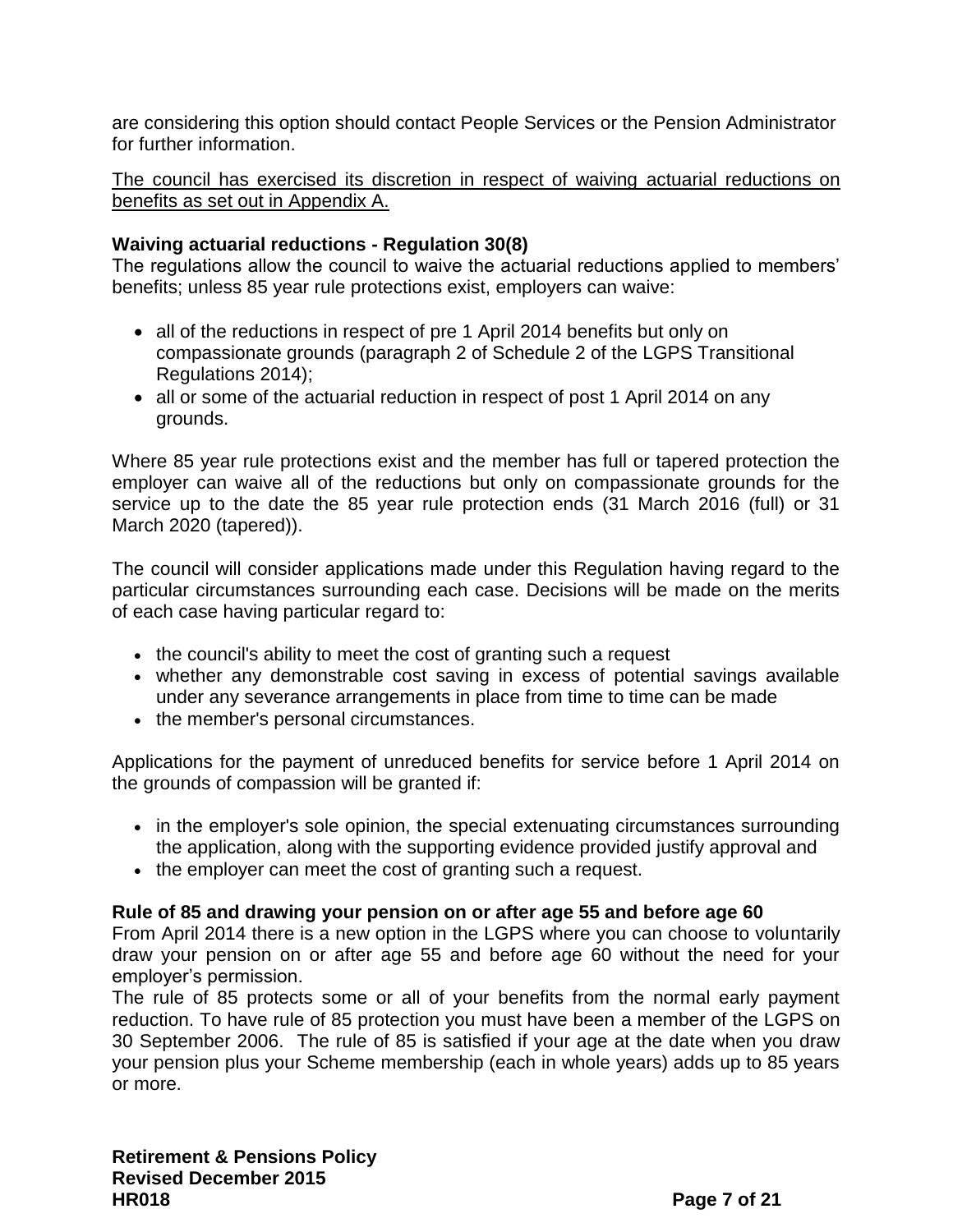Working out how you are affected by the rule of 85 can be quite complex and for a more detailed understanding of your own position you should contact the pension fund directly.

The rule of 85 will not automatically be applied if you decide to draw your benefits under this option and the council has exercised its discretion in respect the 85 year rule as set out in Appendix A.

# <span id="page-7-0"></span>**Compassionate grounds**

Under the Council's 2008 discretionary statement, compassionate is defined as "situations of severe personal distress resulting from non financial circumstances affecting the individual or close relative (e.g. spouse, child, parent) leading to unavoidable financial hardship".

Confirmation by the Pension Fund Medical Practitioner would also be required, where relevant

# <span id="page-7-1"></span>**Redundancy, business efficiency or mutual consent on grounds of business efficiency over age 55**

Members who are made redundant (voluntarily or compulsorily) or retire on business efficiency grounds, who are age 55 or over and have at least two years' membership, can take their pension straightaway (with no reduction for early payment). This is the pension you have built up in the scheme up to the date you leave the scheme, not the benefits you would have received if you had stayed in the scheme until your normal retirement age.

The council has exercised its discretion in respect the granting of additional years membership as set out in Appendix A.

# <span id="page-7-2"></span>**Awarding Additional Pension - Regulation 31**

Regulation 31 allows employers to grant additional pension up to the maximum allowed by the scheme rules provided that the member is active or is within 6 months of leaving for reasons of redundancy or business efficiency or whose employment was terminated by mutual consent on grounds of business efficiency.

This can be used as an aid to recruitment, an aid to retention or to compensate or reward an employee who is retiring and will be considered with regard to the councils pay policy and the particular circumstances surrounding each case.

The council has exercised its discretion in respect of awarding additional pension as set out in Appendix A.

# <span id="page-7-3"></span>**Flexible retirement from age 55**

The Council operates a phased retirement scheme that allows you to reduce your hours of work and/or your pay grade from age 55 and draw some (or all of) your pension while continuing to work.

**Retirement & Pensions Policy Revised December 2015 HR018 Page 8 of 21**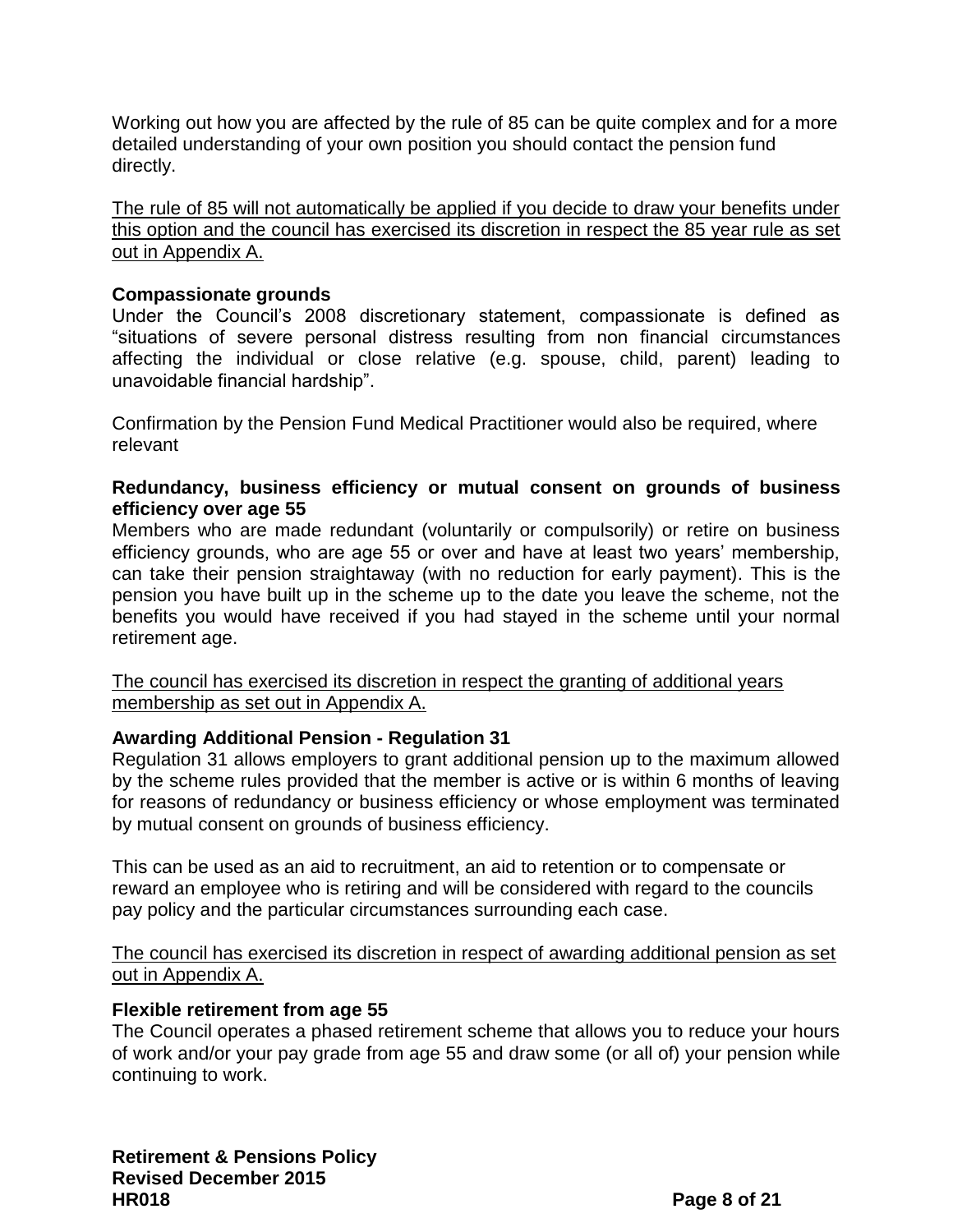If the payment of benefits takes effect before the members 65th birthday, the benefits payable are reduced in accordance with guidance issued by the Government Actuary. Employers may agree to waive, in whole or in part, any such reduction.

The council has exercised its discretion in respect of payment of benefits if an employee reduces their hours or grade as set out in Appendix A.

Where a member is receiving benefits following a flexible retirement, the period of membership used to calculate those benefits will not taken into account in any subsequent calculation of such benefits to which they are entitled under the LGPS regulations.

Full details of the Flexible Retirement scheme are available within the procedures set out at Appendix B.

# <span id="page-8-0"></span>**End of fixed term contracts over age 55**

Members on fixed term contracts who are 55 or over when the contract ends and have at least two years membership can take their pension benefits straightaway.

# <span id="page-8-1"></span>**Ill Health Retirement**

If you have to leave work due to illness you may be able to receive immediate payment of your benefits. To qualify for ill health benefits you have to have met the 2 years vesting period in the LGPS and the council, based on an opinion from an independent registered medical practitioner appointed by the council, must be satisfied that you are not immediately capable of undertaking gainful employment. If appropriate, the Council may request a second opinion.

Ill health benefits can be paid at any age and are not reduced on account of early payment – in fact, your benefits could be increased to make up for your early retirement.

There are graded levels of benefit based on how likely you are to be capable of gainful employment after you leave. The different levels of benefit are:

**Tier 1:** If you are unlikely to be capable of gainful employment before your Normal Pension Age, ill health benefits are based on the pension you have already built up in your pension account at your date of leaving the scheme plus the pension you would have built up, calculated on assumed pensionable pay, had you been in the main section of the scheme until you reached your Normal Pension Age.

**Tier 2:** If you are unlikely to be capable of gainful employment within 3 years of leaving, but are likely to be capable of undertaking such employment before your Normal Pension Age, ill health benefits are based on the pension you have already built up in your pension account at your date of leaving the scheme plus 25% of the pension you would have built up calculated on assumed pensionable pay, had you been in the main section of the scheme until you reached your Normal Pension Age.

**Retirement & Pensions Policy Revised December 2015 HR018 Page 9 of 21**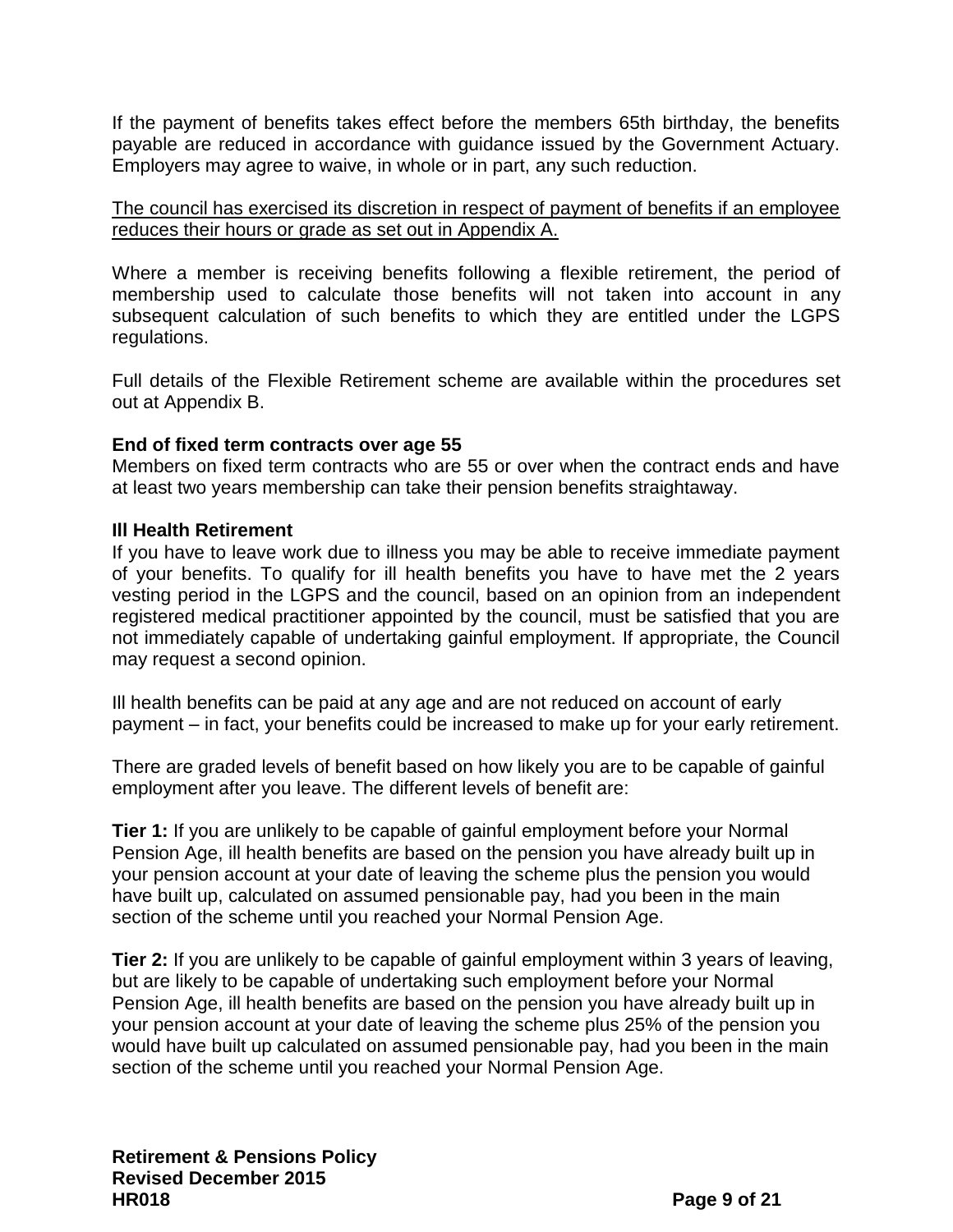**Tier 3:** If you are likely to be capable of gainful employment within 3 years of leaving, or before your Normal Pension Age if earlier, ill health benefits are based on the pension you have already built up in your pension account at leaving. Payment of these benefits will be stopped after 3 years, or earlier if you are in gainful employment or become capable of such employment, provided you have not reached your Normal Pension Age by then.

Gainful employment means paid employment for not less than 30 hours in each week for a period of not less than 12 months.

The council has exercised its discretion in respect of determination of ill health benefits as set out in Appendix A.

# <span id="page-9-0"></span>**Early Payment of Deferred Pensions for members who left before 1st April 2014 Regulation 30(2) and 30(5) of the LGPS Benefits Regulations 2007 & Regulation 31(2) and Regulation 31(5) of the LGPS Regulations 1997**

This Regulation allows employers to enable members who left the scheme before 1 April 2014, and who are over the age of 55, to take their benefits early. Under Regulation 30(5) employers can waive any reduction to benefits paid under that Regulation on compassionate grounds.

The council will consider applications made under this Regulation having regard to the particular circumstances surrounding each case. Decisions will be made on the merits of each case having particular regard to:

- the council's ability to meet the cost of granting such a request
- the member's personal circumstances.

Applications for the payment of unreduced benefits on the grounds of compassion will be granted if:

- in the council's sole opinion, the special extenuating circumstances surrounding the application, along with the supporting evidence provided justify approval and
- the council can meet the cost of granting such a request.

N.B. Deferred members who left the Scheme before 1 April 2008 can still make application for the early payment of their deferred benefits after age 50 under LGPS rules. However, under HMRC rules such payments would be classed as 'un-authorised' and would be subject to a punitive tax charge

# <span id="page-9-1"></span>**Early Payment of Deferred Pensions for members who left before 1st April 2014 and have ceased to be entitled to a tier 3 ill health benefit**

# **Regulation 30A(3) and 30A(5) of the LGPS Benefits Regulations 2007.**

This regulation allows employers to enable members who have ceased to be entitled to a tier 3 ill health benefit, and who are over the age of 55, to take their benefits early.

**Retirement & Pensions Policy Revised December 2015 HR018 Page 10 of 21**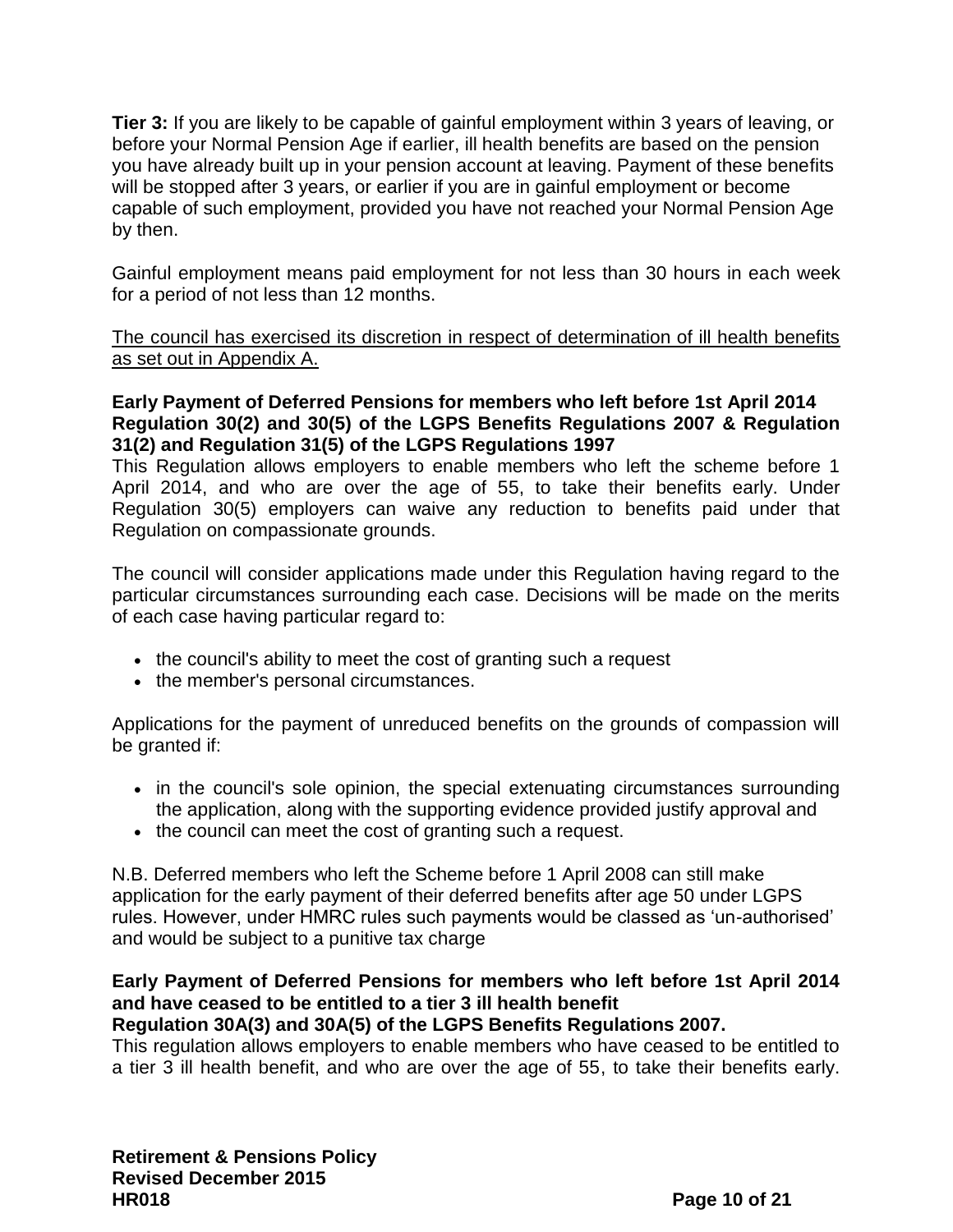Under sub paragraph 5 of Regulation 30A employers can waive any reduction to benefits paid under that Regulation on compassionate grounds.

The council will consider applications made under this Regulation having regard to the particular circumstances surrounding each case. Decisions will be made on the merits of each case having particular regard to:

- the employer's ability to meet the cost of granting such a request
- the member's personal circumstances.

Applications for the payment of unreduced benefits on the grounds of compassion will be granted if:

- in the employer's sole opinion, the special extenuating circumstances surrounding the application, along with the supporting evidence provided justify approval and
- the employer can meet the cost of granting such a request.

# <span id="page-10-0"></span>**Right to appeal**

You will be given the opportunity to appeal against a decision not to grant your request to continue working. Appeals will be conducted in line with the councils Appeal procedure (HRP013).

# <span id="page-10-1"></span>**Internal Dispute Resolution Procedure (IDRP)**

If you are not satisfied with any decision affecting you made in relation to the Scheme, you have the right to ask for it to be looked at again under the formal complaint procedure. You also have a right to use the procedure if a decision should have been made by your employer or administering authority, but it hasn't been. The complaint procedure's official name is the 'internal dispute resolution procedure'.

The council has exercised its discretion in respect of allowing an extension to the six month period to lodge a stage one IDRP appeal as set out in Appendix A.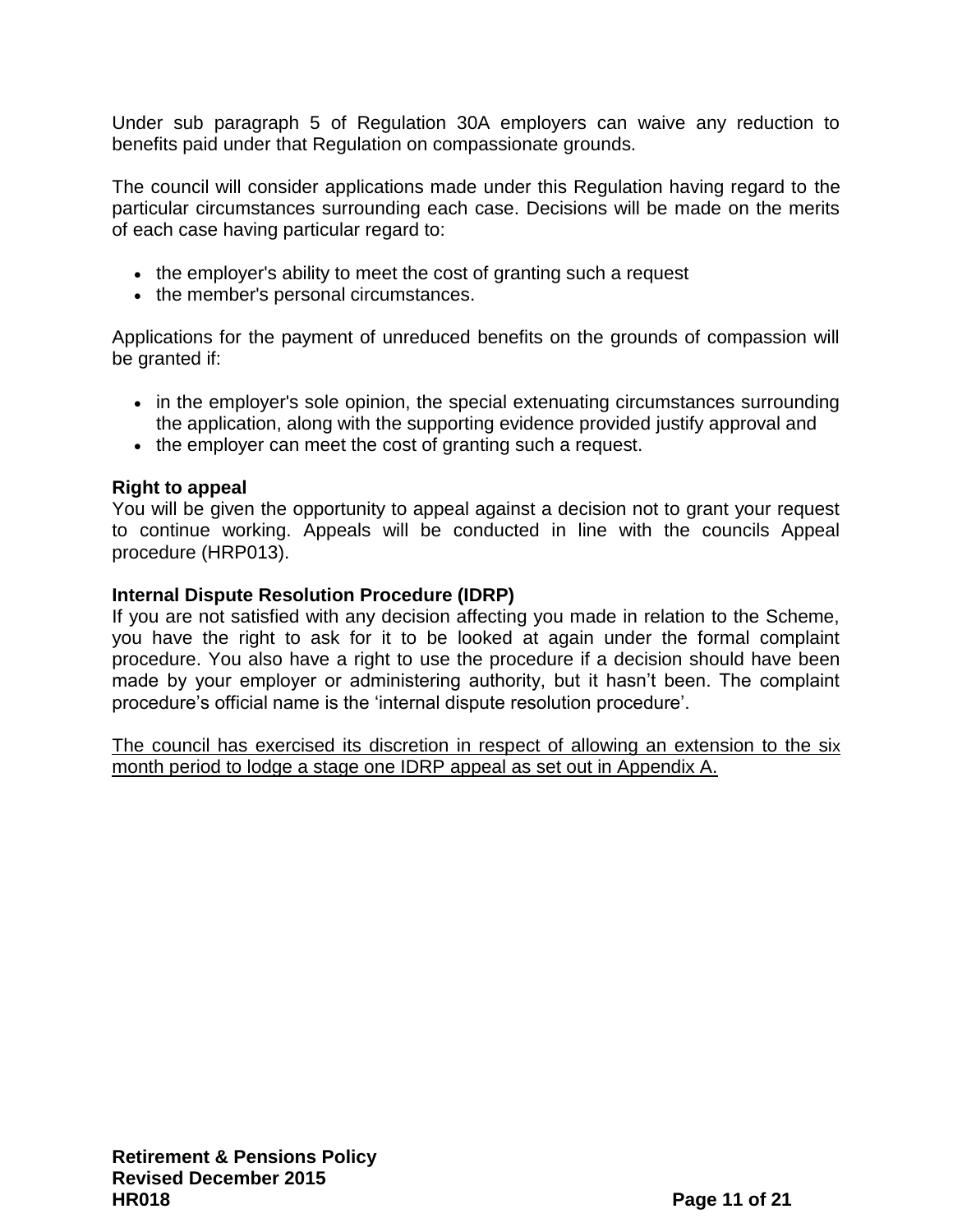Appendix A

# <span id="page-11-0"></span>**Discretionary Pension Policy**

The Local Government Pension Scheme (LGPS) in England and Wales was amended from 1 April 2014. The provisions of the new LGPS, together with protections for members benefits accrued before 1 April 2014, are now contained in the Local Government Pension Scheme Regulations 2013 (the **'LGPS Regulations 2013**') and the Local Government Pension Scheme (Transitional Provisions, Savings and Amendment) Regulations 2014 (the **'LGPS Transitional Regulations 2014'**).

Therefore, this statement now relates to the application of discretions under:

- (a) the **LGPS Regulations 2013**;
- (b) the LGPS (Transitional Provisions, Savings and Amendment) Regulations 2014 **('LGPS Transitional Regulations 2014')**; and
- (c) the Local Government Pension Scheme Regulations 1997 ('**LGPS Regulations 1997'**) and the Local Government Pension Scheme (Benefits, Membership and Contributions) Regulations 2007 (**'LGPS Benefits Regulations 2007'**), which continue to have effect in so far as is necessary under *Regulation 3 (Membership before 1 April 2014) of the LGPS Transitional Regulations 2014.*

The discretions within the policy will be applied by the Corporate Management Team. Full and proper financial considerations will be applied in all cases.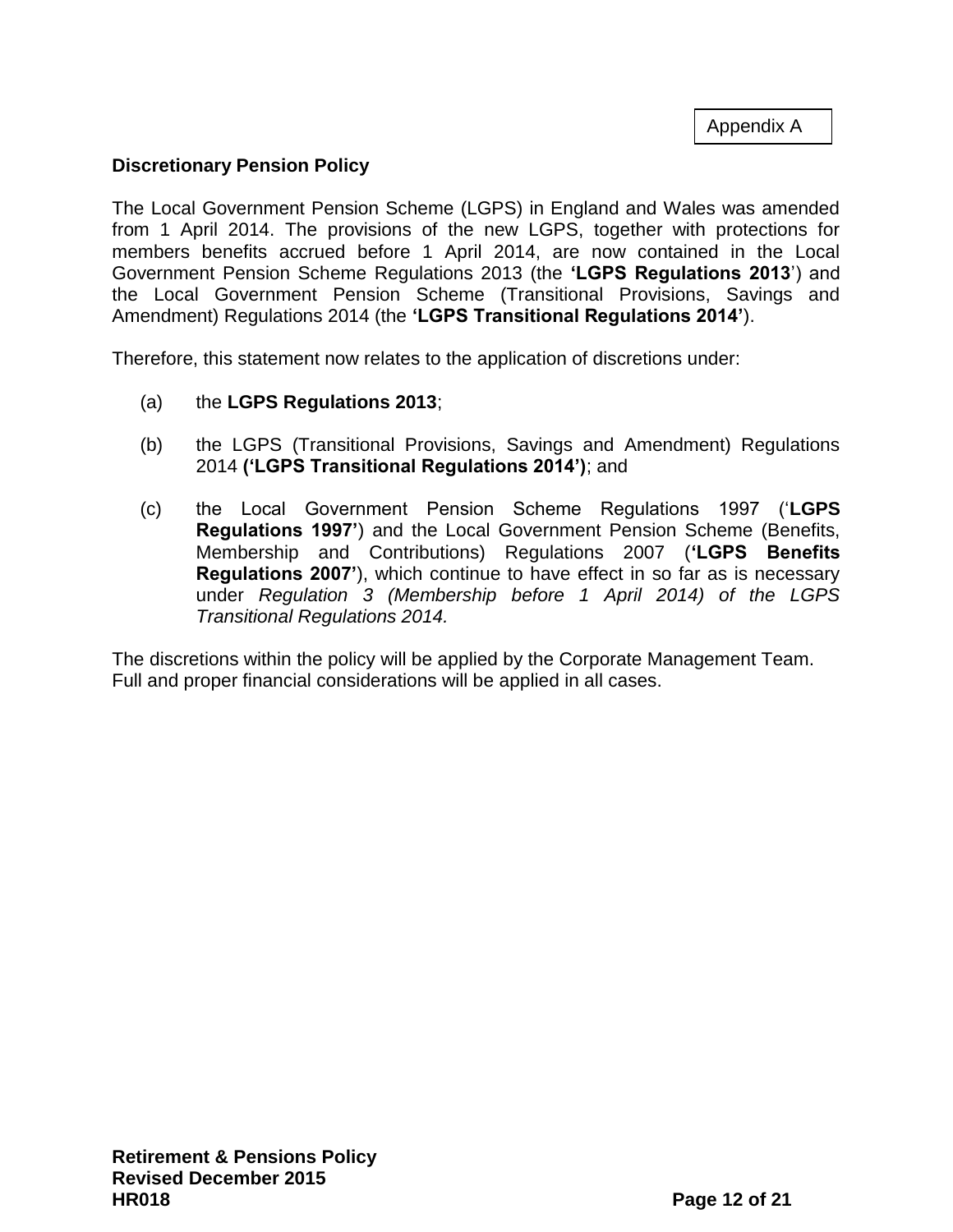| <b>Discretion</b>                                                                                                                                         | <b>Regulation</b>                                                | <b>Boston Borough Council Policy</b>                                                                                                                                                                                                                                                                                                                                                                                                                                                                                 |
|-----------------------------------------------------------------------------------------------------------------------------------------------------------|------------------------------------------------------------------|----------------------------------------------------------------------------------------------------------------------------------------------------------------------------------------------------------------------------------------------------------------------------------------------------------------------------------------------------------------------------------------------------------------------------------------------------------------------------------------------------------------------|
| Determine rate of employees'<br>contributions                                                                                                             | R9(1) & R9(3)                                                    | This council will use the contribution rate defined in<br>the regulations and apply it to employees who are<br>members of the pension scheme in accordance<br>with their pensionable pay.<br>Annual reviews of contribution rates take place<br>each 1st April.<br>Where an employee changes their employment<br>within the council and there is a material change to<br>their pensionable pay during a year, the council will<br>change the employee's contributions rate when the<br>material change takes effect. |
| Whether, how much, and in what<br>contribute to a<br>circumstances<br>to<br>Additional<br>Pension<br>shared<br>cost<br><b>Contribution scheme</b>         | $R16(2)(e)$ & $R16(4)(d)$                                        | This council<br>has chosen not to adopt<br>this<br>discretion.                                                                                                                                                                                                                                                                                                                                                                                                                                                       |
| Whether, how much, and in what<br>contribute<br>to<br>to<br><b>circumstances</b><br>- a<br>shared cost AVC arrangement entered<br>into on or after 1/4/14 | R <sub>17</sub> (1) & definition<br>0f<br><b>SCAVA in RSch 1</b> | This council<br>has chosen not to adopt this<br>discretion.                                                                                                                                                                                                                                                                                                                                                                                                                                                          |
| Whether, how much, and in what<br>circumstances to contribute<br>to a<br>shared cost AVC arrangement entered<br>into before 1.4.14                        | $TP15(1)(d)$ & A25(3)                                            | This Council has chosen not to adopt this<br>discretion.                                                                                                                                                                                                                                                                                                                                                                                                                                                             |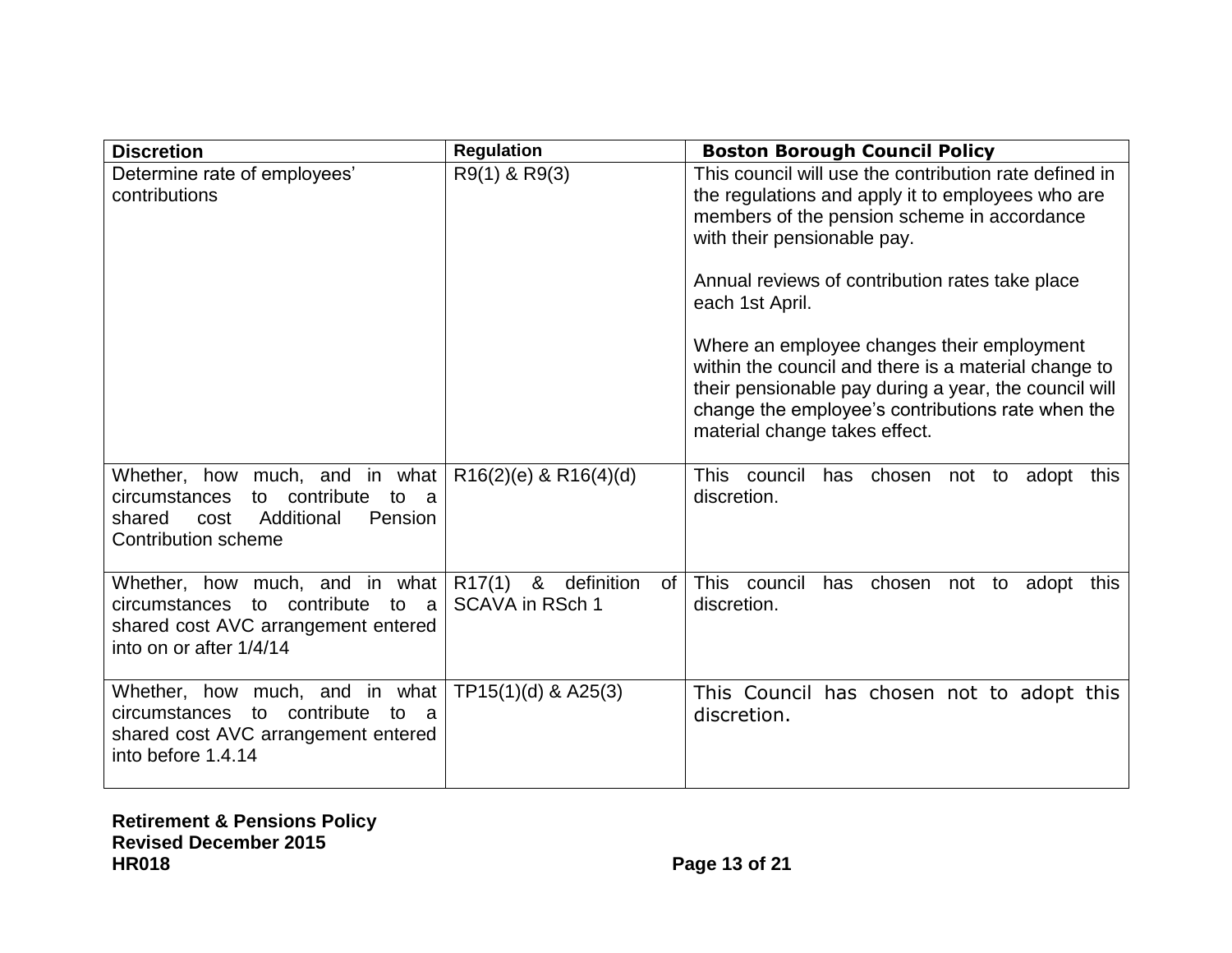| Allow late application to convert $TP15(1)(b)$ & L66(8)<br>scheme AVCs into membership credit<br>i.e. allow application more than 30<br>cessation<br>of active<br>after<br>days<br>membership (where AVC arrangement<br>was entered into before 13.11.01) | &<br>former $L66(9)(b)$ | This council has chosen not to adopt this<br>discretion.                                                                                                            |
|-----------------------------------------------------------------------------------------------------------------------------------------------------------------------------------------------------------------------------------------------------------|-------------------------|---------------------------------------------------------------------------------------------------------------------------------------------------------------------|
| No right to return of contributions if<br>member left due to offence of a<br>fraudulent<br>character<br>grave<br>or<br>misconduct unless employer directs a<br>total or partial refund is to be made                                                      | R19(2)                  | This council has chosen not to adopt this<br>discretion.                                                                                                            |
| Whether to extend the 12 month option<br>period for a member to elect that<br>deferred benefits should<br>be<br>not<br>aggregated with a new employment                                                                                                   | R22(8)(b)               | This council will reserve the right to exercise this<br>discretion and will deal with it on a case by case<br>basis taking into account any financial implications. |
| Whether to extend the 12 month option  <br>period for a member to elect that<br>deferred benefits should<br>not be<br>aggregated with an ongoing concurrent<br>employment                                                                                 | R22(7)(b)               | This council will reserve the right to exercise this<br>discretion and will deal with it on a case by case<br>basis taking into account any financial implications. |
| Whether all or some benefits can be<br>paid if an employee reduces their<br>hours or grade (flexible retirement)                                                                                                                                          | R30(6) & TP11(2)        | This council will reserve the right to exercise this<br>discretion as previously determined in the council's<br>2008 discretionary statement.                       |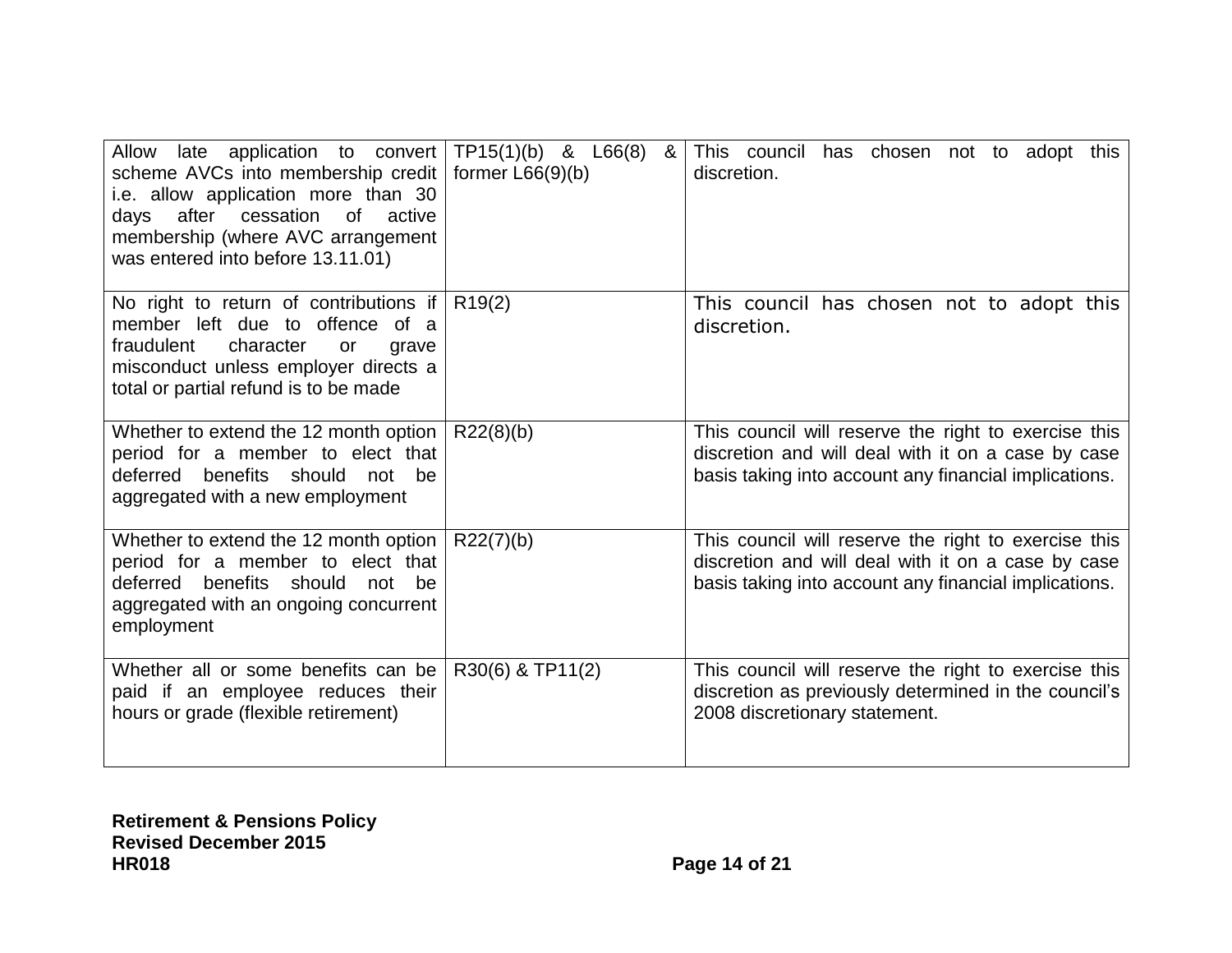| Whether to waive, in whole or in part,<br>actuarial reduction on benefits paid on<br>flexible retirement                                                                                  | R30(8)                                                              | This Council has chosen not to adopt this<br>discretion.                                                                                                                                                                                                      |
|-------------------------------------------------------------------------------------------------------------------------------------------------------------------------------------------|---------------------------------------------------------------------|---------------------------------------------------------------------------------------------------------------------------------------------------------------------------------------------------------------------------------------------------------------|
| Whether to waive, in whole or in part,<br>actuarial reduction on benefits which a<br>member voluntarily<br>before<br>draws<br>normal pension age                                          | R30(8)                                                              | This council will reserve the right to exercise this<br>discretion as previously determined in the council's<br>2008 discretionary statement.                                                                                                                 |
| Whether to "switch on" the 85 year rule<br>for a member voluntarily drawing<br>benefits on or after age 55 and before<br>age 60                                                           | TPSch 2, paras 2(1) and<br>2(2)                                     | This council will reserve the right to exercise this<br>discretion as previously determined in the council's<br>2008 discretionary statement.                                                                                                                 |
| Whether to waive any actuarial<br>reduction on pre and/or post April 2014<br>benefits                                                                                                     | TP3(1), TPSch 2, paras<br>$2(1)$ and $2(2)$ , B30(5) and<br>B30A(5) | This council will reserve the right to exercise this<br>discretion and will deal with it on a case by case<br>basis taking into account any financial implications.                                                                                           |
| Whether to grant additional pension to<br>an active member or within 6 months<br>of ceasing to be an active member by<br>reason of redundancy or business<br>efficiency (by up to £6,500) | R31                                                                 | This council has chosen not to adopt this<br>discretion. As determined in the Council's 2008<br>Discretionary statement, the council awards a<br>discretionary compensation to an employee whose<br>employment is terminated on the grounds of<br>redundancy. |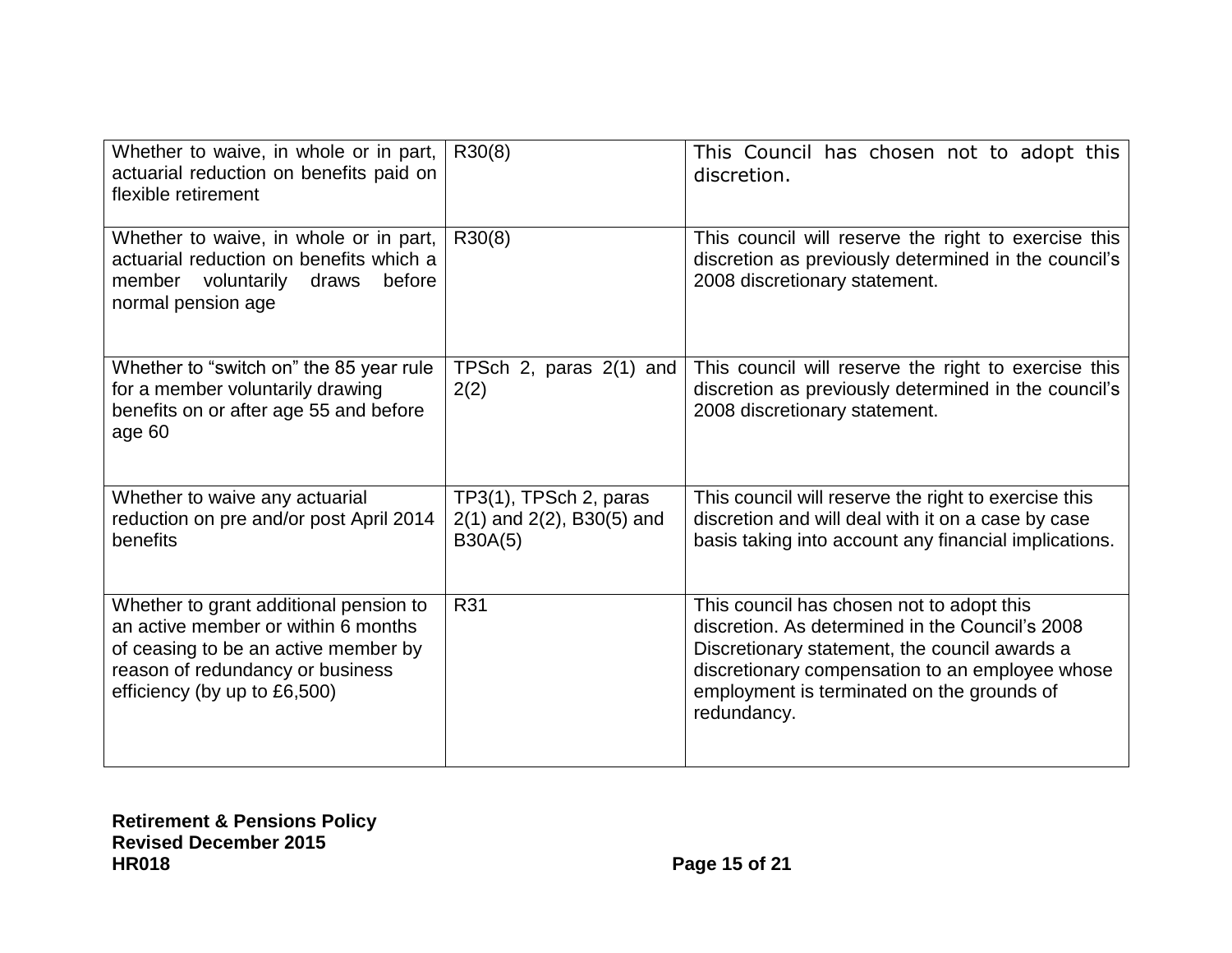| Whether to use a certificate produced<br>by an IRMP under the 2008 Scheme<br>for the purposes of making an ill health<br>determination under the 2014 Scheme                                                                                                                          | TP12(6)    | The Council will reserve the right to exercise this<br>discretion. The Council will reach a decision<br>regarding the early payment of pension benefits<br>and the tier payable after it has received the<br>certificate and information provided by the<br>Independent Registered Medical Practitioner. |
|---------------------------------------------------------------------------------------------------------------------------------------------------------------------------------------------------------------------------------------------------------------------------------------|------------|----------------------------------------------------------------------------------------------------------------------------------------------------------------------------------------------------------------------------------------------------------------------------------------------------------|
| Determine whether a member is<br>entitled to an ill health retirement<br>pension, and what tier of benefit to be<br>awarded                                                                                                                                                           | <b>R36</b> | The Council will reserve the right to exercise this<br>discretion. The Council will reach a decision<br>regarding the early payment of pension benefits<br>and the tier payable after it has received the<br>certificate and information provided by the<br>Independent Registered Medical Practitioner. |
| Whether to recover any overpaid Tier 3<br>pension following commencement of<br>gainful employment                                                                                                                                                                                     | R37(3)     | This council will reserve the right to exercise this<br>discretion and will deal with it on a case by case<br>basis taking into account any financial implications<br>and medical advice from the council's occupational<br>health provider.                                                             |
| Decide whether deferred beneficiary<br>meets criteria of being permanently<br>incapable of<br>former job because of ill health and is<br>unlikely to be capable of undertaking<br>gainful employment before normal<br>pension age or for at least three years,<br>whichever is sooner | R38(3)     | This council will reserve the right to exercise this<br>discretion and will deal with it on a case by case<br>basis, taking into account<br>medical advice from the council's occupational<br>health provider.                                                                                           |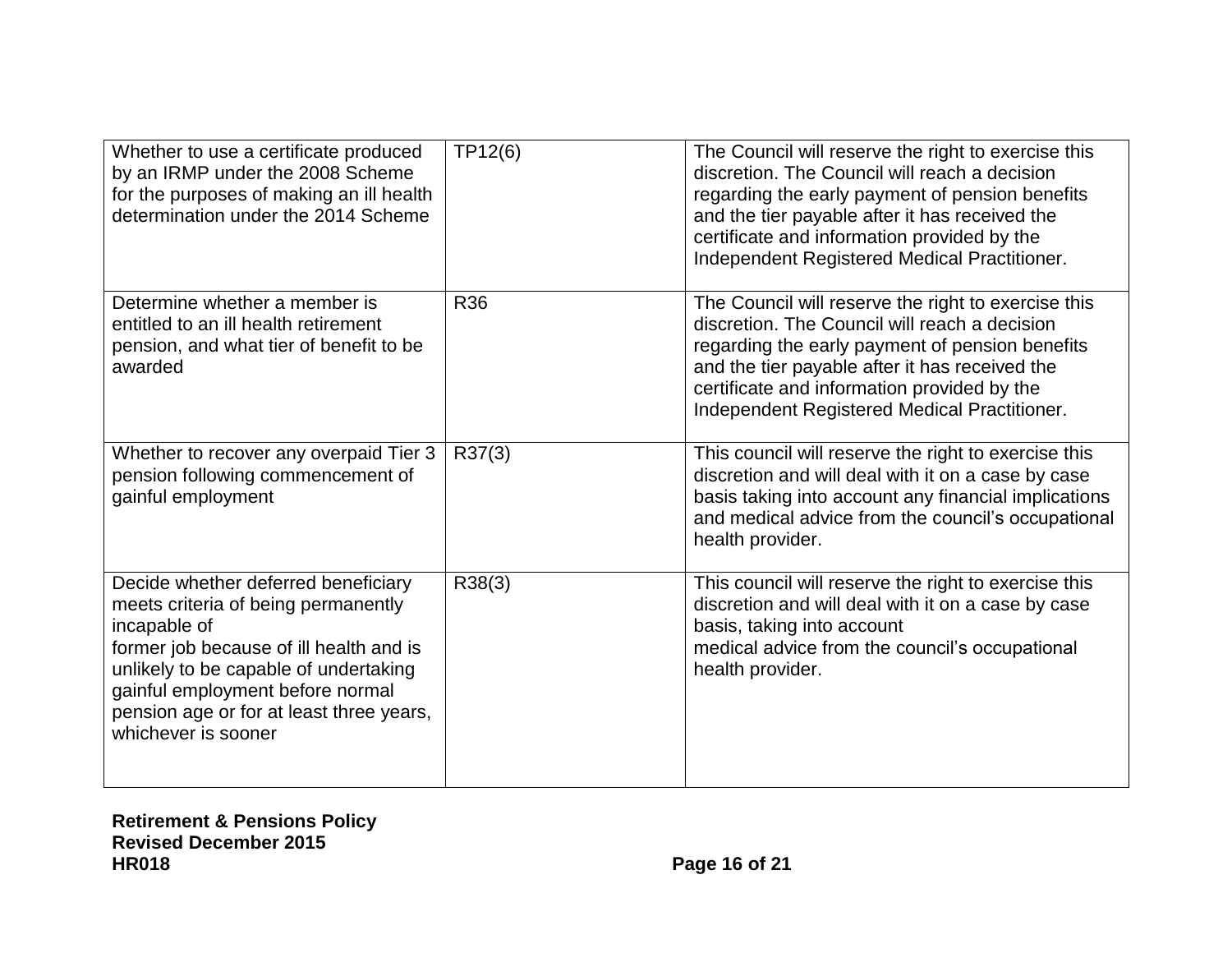| Decide whether a suspended ill health<br>tier 3 member is unlikely to be capable<br>of undertaking gainful employment<br>before normal pension age because of<br>ill health           | R38(6)           | This council will reserve the right to exercise this<br>discretion and will deal with it on a case by case<br>basis, taking into account medical advice from the<br>council's occupational health provider                                           |
|---------------------------------------------------------------------------------------------------------------------------------------------------------------------------------------|------------------|------------------------------------------------------------------------------------------------------------------------------------------------------------------------------------------------------------------------------------------------------|
| Whether to extend six month period to<br>lodge a stage one IDRP appeal                                                                                                                | R74(4)           | This council will reserve the right to exercise this<br>discretion. Expectation is that extensions will not be<br>given for the six month period to lodge a Stage<br>One IDRP Appeal however this will be considered<br>in exceptional circumstances |
| Whether to apply to Secretary of State<br>for a forfeiture certificate (where<br>member is convicted of a relevant<br>offence)                                                        | $R91(1)$ & $(8)$ | This council will reserve the right to exercise this<br>discretion and will deal with it on a case by case<br>basis taking into account any financial implications.                                                                                  |
| Where forfeiture certificate is issued,<br>whether to direct that benefits are to be<br>forfeited (other than rights to GMP -<br>but see R95 below)                                   | R91(4)           | This council will reserve the right to exercise this<br>discretion and will deal with it on a case by case<br>basis taking into account any financial implications.                                                                                  |
| Where forfeiture certificate is issued,<br>whether to direct interim payments out<br>of Pension Fund until decision is taken<br>to either apply the certificate or to pay<br>benefits | $R92(1)$ & (2)   | This council will reserve the right to exercise this<br>discretion and will deal with it on a case by case<br>basis taking into account any financial implications.                                                                                  |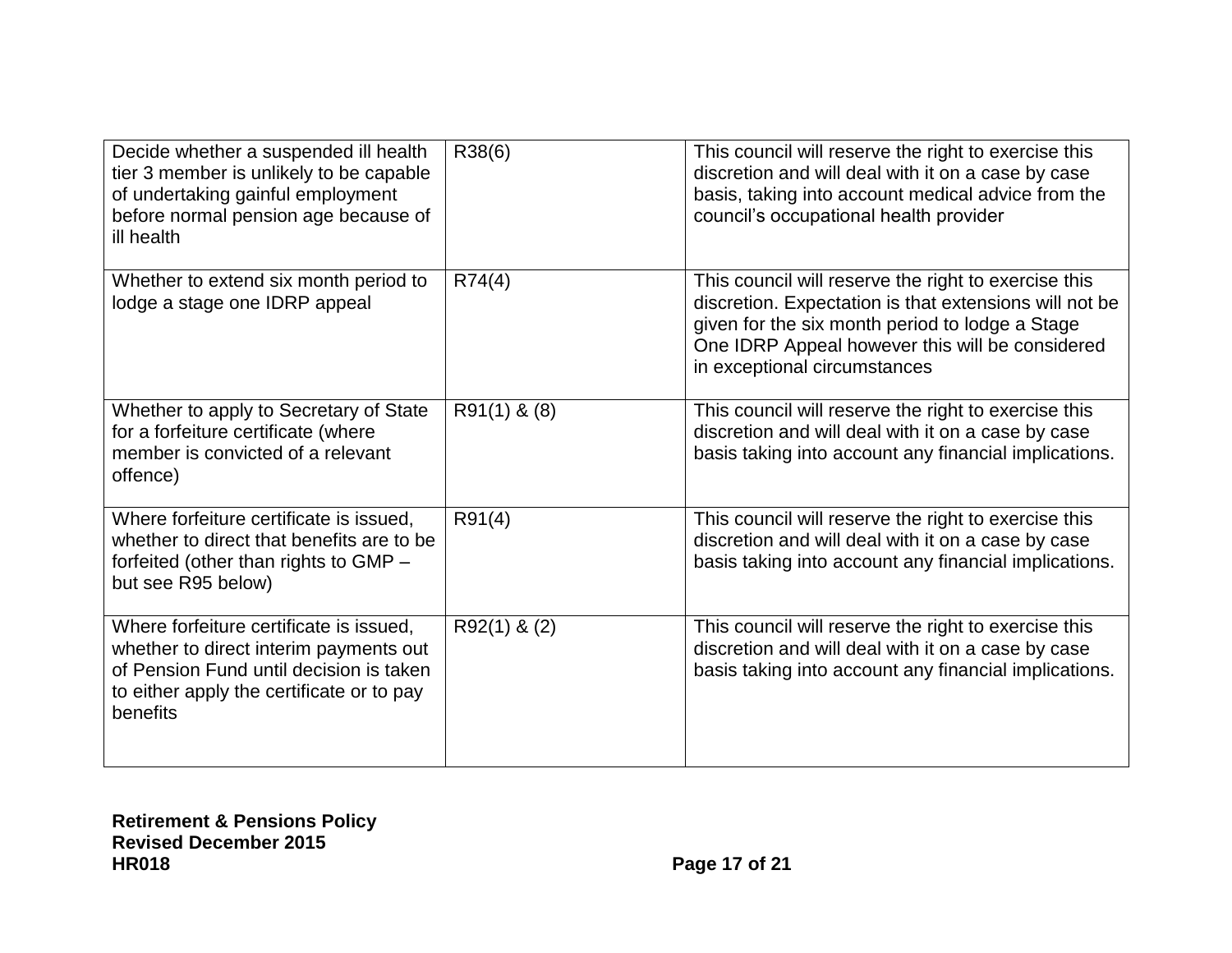| Whether to recover from Fund any<br>monetary obligation or, if less, the<br>value of the member's benefits (other<br>than benefits from transferred in<br>pension rights or APCs or AVCs or<br>subject to R95 below, in respect of any<br>GMP) where the obligation was<br>incurred as a result of a grave<br>misconduct or a criminal, negligent or<br>fraudulent act or omission in<br>connection with the employment and<br>as a result of which the person has left<br>employment | R93 (2)         | This council will reserve the right to exercise this<br>discretion and will deal with it on a case by case<br>basis taking into account any financial implications.                                                                                                        |
|---------------------------------------------------------------------------------------------------------------------------------------------------------------------------------------------------------------------------------------------------------------------------------------------------------------------------------------------------------------------------------------------------------------------------------------------------------------------------------------|-----------------|----------------------------------------------------------------------------------------------------------------------------------------------------------------------------------------------------------------------------------------------------------------------------|
| Whether, if the member has committed<br>treason or been imprisoned for at least<br>10 years for one or more offences<br>under the Official Secrets Acts,<br>forfeiture under R91 or recovery of a<br>monetary obligation under R93<br>should deprive the member or<br>member's surviving spouse or civil<br>partner of any GMP entitlement                                                                                                                                            | R <sub>95</sub> | This council will reserve the right to exercise this<br>discretion and will deal with it on a case by case<br>basis taking into account any financial implications.                                                                                                        |
| Extend normal time limit for<br>acceptance of a transfer value beyond<br>12 months from joining the LGPS                                                                                                                                                                                                                                                                                                                                                                              | R100(68)        | This council will reserve the right to exercise this<br>discretion.<br>Requests to extend the 12 month period will be<br>dealt with on a case by case basis, in agreement<br>with the Pensions administering authority, taking<br>into account any financial implications. |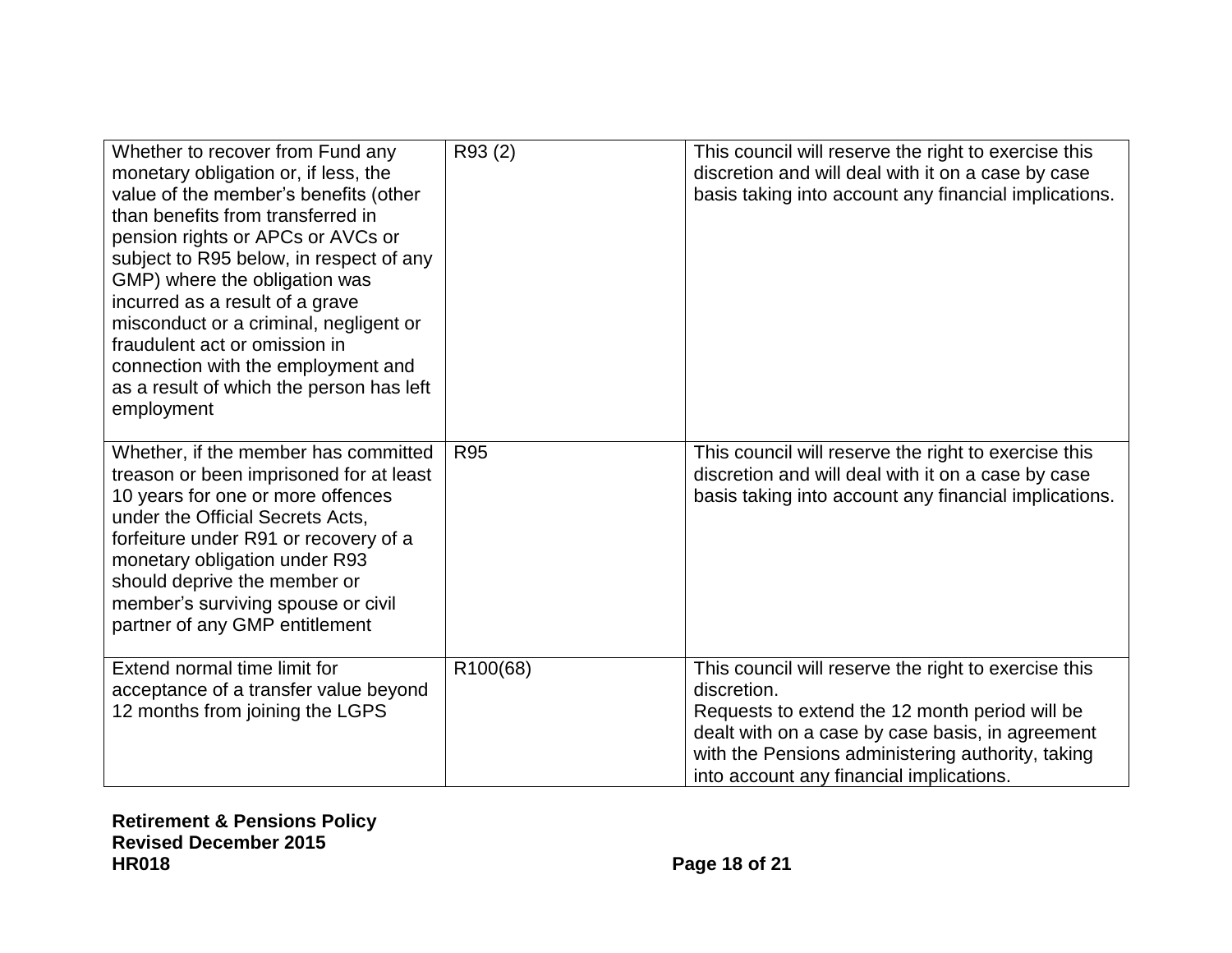# <span id="page-18-0"></span>**Flexible Retirement**

Appendix B

Within the regulations of the Local Government Pension Scheme Boston Borough Council exercises its' discretion for employees to voluntarily reduce their grade or hours of work, on a permanent basis with adjustment to pay, coupled with receipt of pension.

The employee must be of pensionable age and reduce their hours or grade or both. There must be a change to an employee's employment conditions.

Where the application is from an employee who is not a member of the LGPS the general principles of this policy apply.

Flexible retirement can be requested at any age up to the eve of an employee's 75th birthday.

An employee can take more than one flexible retirement i.e. provisions agreed at the outset can be varied with consent.

All requests will subject to service considerations and the reduction of grade/hours should be substantial (see below for further details).

# **Benefits of Flexible Retirement**:

Flexible retirement policies will help:

- to retain valued employees who would otherwise leave their job
- to enable employees to balance work with other responsibilities or leisure time
- to enable employees to retire on a gradual basis

If pensions are released before normal retirement age the pension is actuarially reduced to reflect early payment. Whilst the Council may waive this, in whole or in part, it is the general policy of the Council not to agree to this on grounds of cost.

The Council has exercised its discretion in respect of this as set out in Appendix A.

All decisions will be based on the merits of each individual case and the needs of the service. Decisions will not be influenced by the financial aspirations of the employee.

Where a business case has been approved in the manner outlined above the proposal will be confirmed to CMT who will consider the proposal and confirm formal agreement.

This scheme will not apply in cases of conduct, performance or downgrading.

**Retirement & Pensions Policy Revised December 2015 HR018 Page 19 of 21**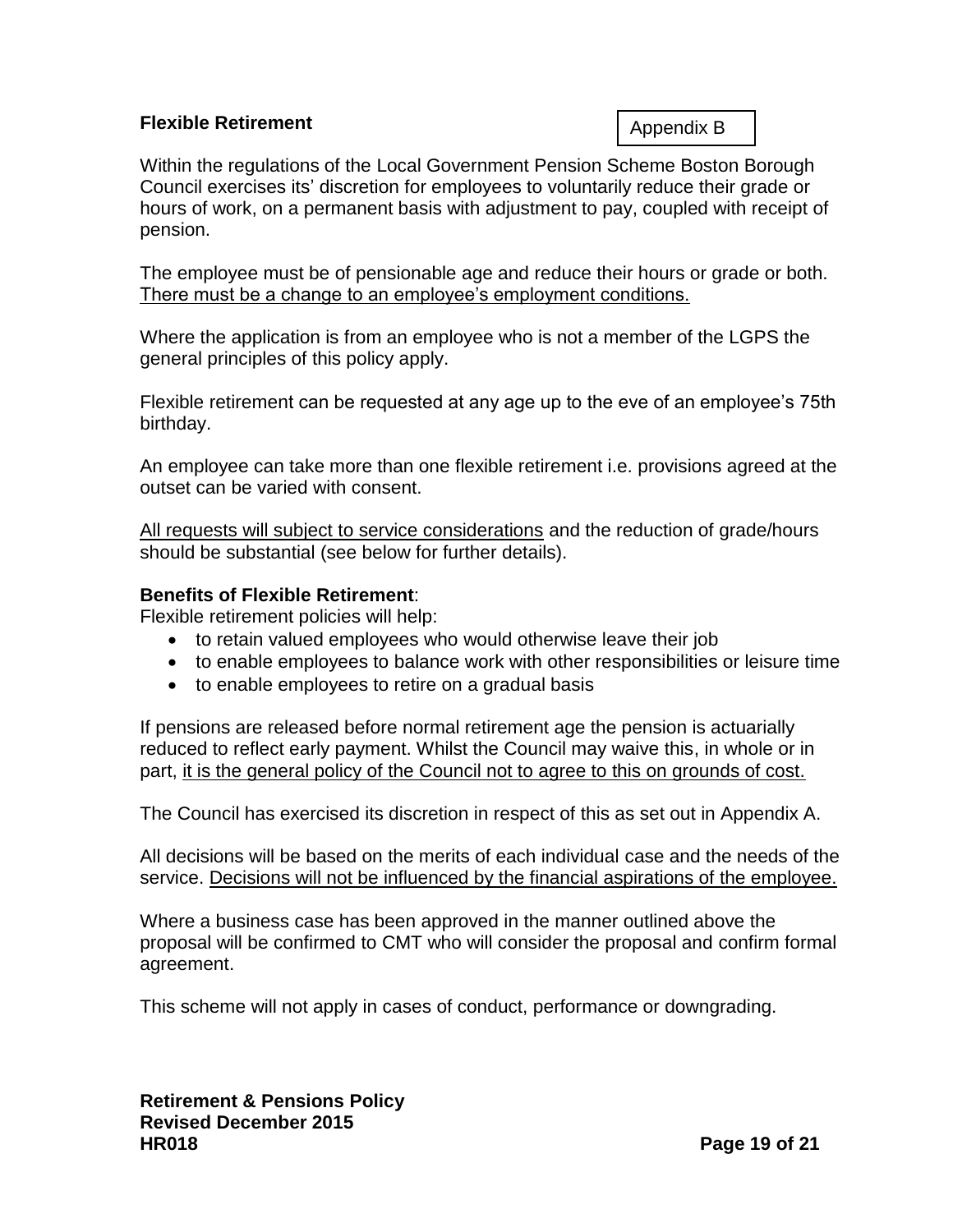# **Procedure for the introduction of reduced hours/grade**

If an employee makes a request for flexible retirement the following process should be followed:

- The employee should discuss their request with their line manager
- The line manager will make a recommendation to the relevant head of Services to either approve or refuse the request. This would include details of any costs or compassionate grounds
- Following consideration by the Head of Service, the People Services Manager will make a recommendation to CMT for approval.
- The decision will be confirmed in writing to the employee indicating the decision normally within 1 month of the employee submitting their request.
- If, after consideration, the request is refused, the reasons should be clearly communicated to the employee.
- The employee has the right of appeal through the Council's Appeals procedure.
- People Services will confirm to the employee the agreed arrangements and the estimate of pension benefits.

# **Requests must be based upon the following:**

# **Hours:**

The reduction in hours should normally be a minimum of 40% for both full and existing part-time staff (this is the equivalent of reducing by two days per week (15 hours) for full-time staff.

This can be achieved by :

- reducing the hours on a number of, or, every working day
- reducing the number of days worked in the week

# **Grade:**

The employee should normally identify a suitable lower graded post to which they are appointed on merit (unless there is a clear business case for an internal transfer within their own service area). This could either be within the Directorate in which they work or elsewhere in the Council.

The reduction should normally be at least two equivalent grades and the new rate of pay will be the top spinal column point of the new grade.

# **Salary:**

The employee will receive the revised salary for the reduced hours and/or grade in addition to their pension benefits. There is no "abatement" (reduction) of pension in

**Retirement & Pensions Policy Revised December 2015 HR018 Page 20 of 21**